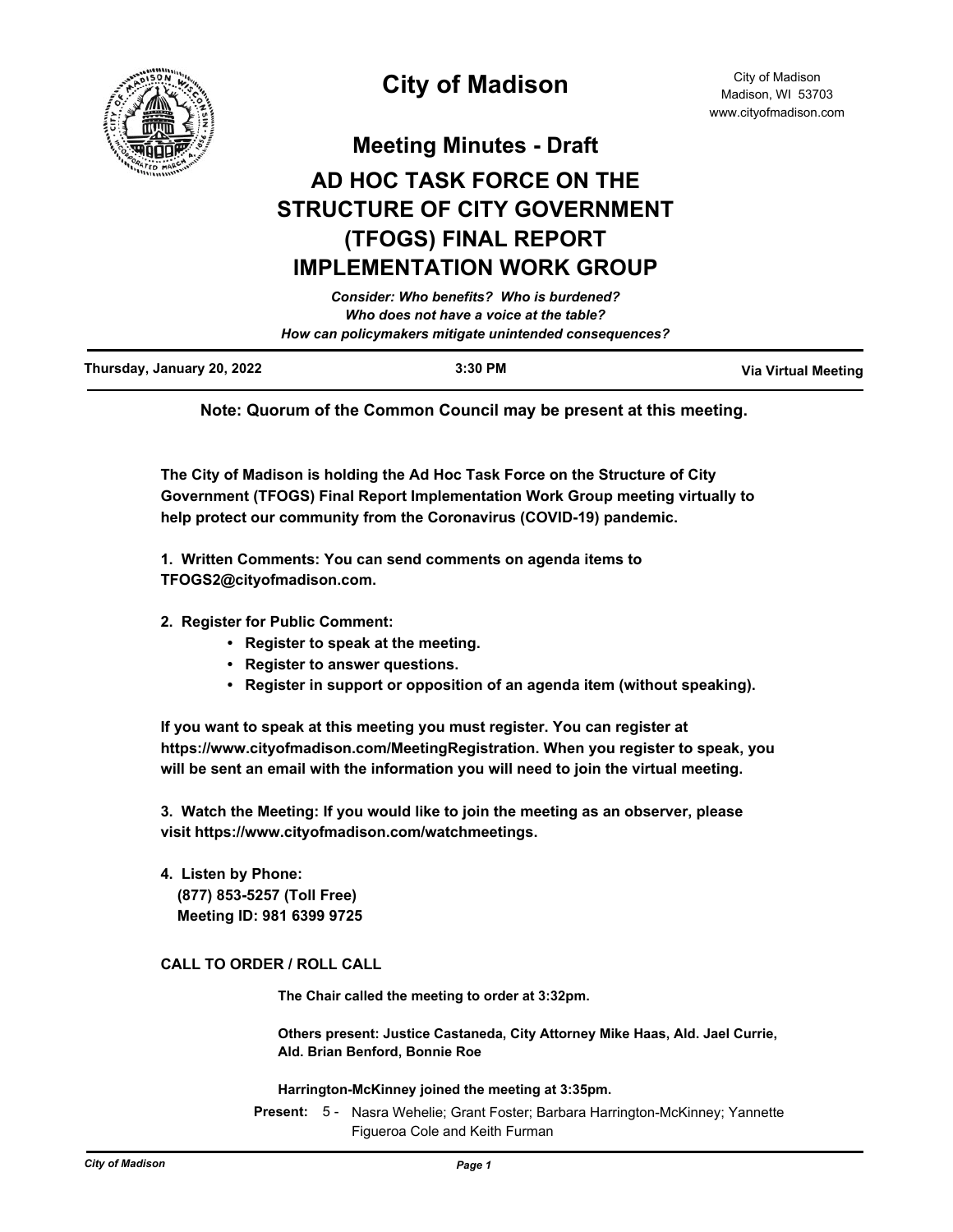#### **APPROVAL OF MINUTES**

**Foster moved, seconded by Wehelie, to approve the minutes of the January 11, 2021, minutes of the Ad Hoc Task Force on the Structure of City Government Final Report Implementation Work Group. The motion was approved by voice vote/other.**

#### **PUBLIC COMMENT**

**1. [69369](http://madison.legistar.com/gateway.aspx?m=l&id=/matter.aspx?key=80800)** Public Comment (1/20/22)

**No members of the public were present wishing to speak.**

### **DISCLOSURES AND RECUSALS**

**There were no disclosures or recusals.**

#### **DISCUSSION ITEMS**

**2. [69161](http://madison.legistar.com/gateway.aspx?m=l&id=/matter.aspx?key=80660)** Board, Committee and Commission Reorganization

**The Work Group reviewed and discussed the updated draft of introductory survey questions to guide planning for changes to boards, committees, and commissions (BCCs) provided by Deputy Mayor Baumel. The Chair said he would work with Common Council staff and the Mayor's office to arrange for someone with survey experience to assist with refining the questions.**